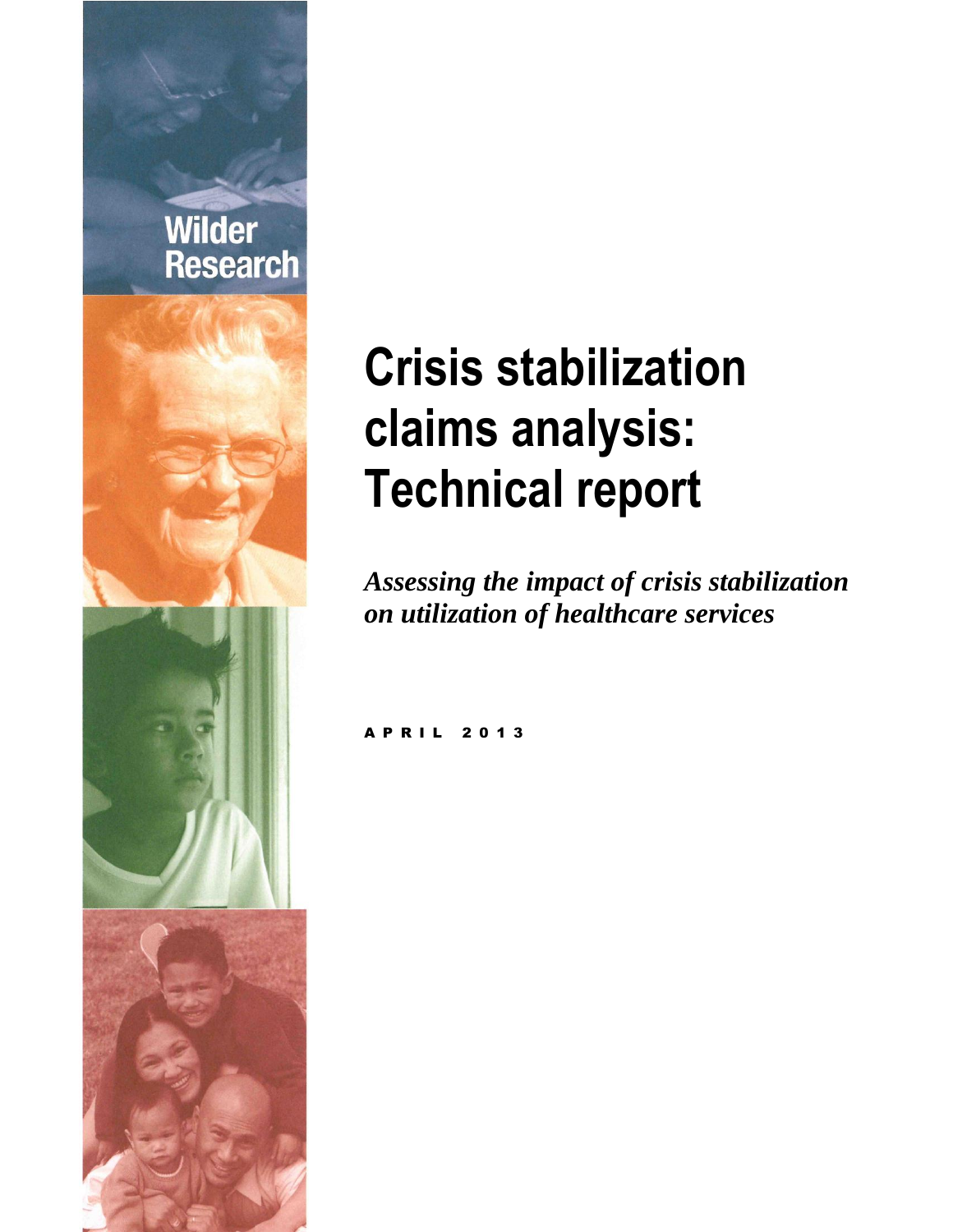## **Crisis stabilization claims analysis: Technical report**

*Assessing the impact of crisis stabilization on utilization of healthcare services*

April 2013

**Prepared by:** Amy Leite Bennett and Jose Diaz

Wilder Research 451 Lexington Parkway North Saint Paul, Minnesota 55104 651-280-2700 www.wilderresearch.org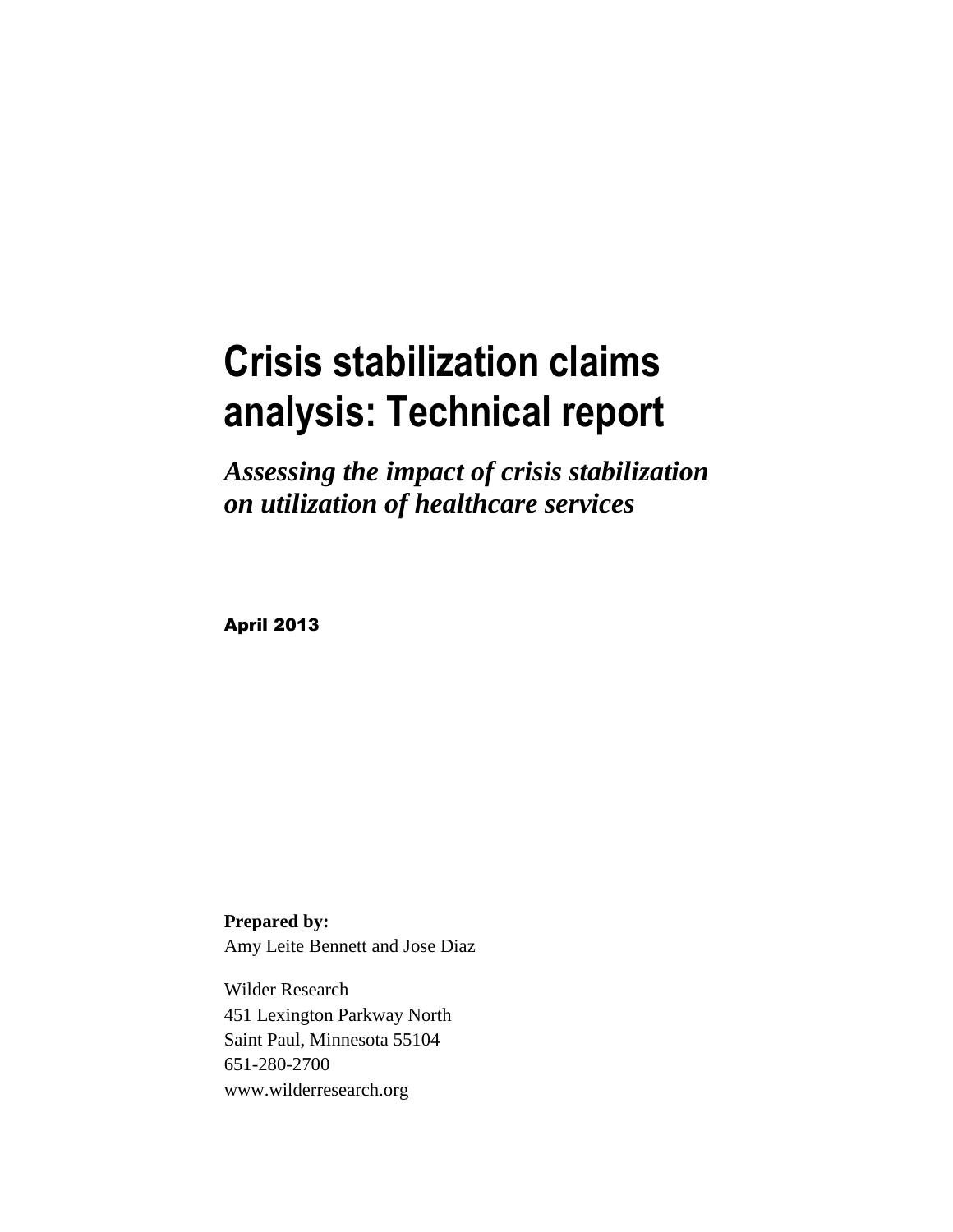## **Contents**

## **Figures**

| 2. Use of emergency department: prior to and following crisis stabilization          |  |
|--------------------------------------------------------------------------------------|--|
| 3. Inpatient hospitalization (all-cause and behavioral health-only):                 |  |
| 4. Cost of inpatient hospitalization: prior to and following crisis stabilization  9 |  |
| 5. Reduced cost of inpatient hospitalizations associated with crisis stabilization   |  |
|                                                                                      |  |
|                                                                                      |  |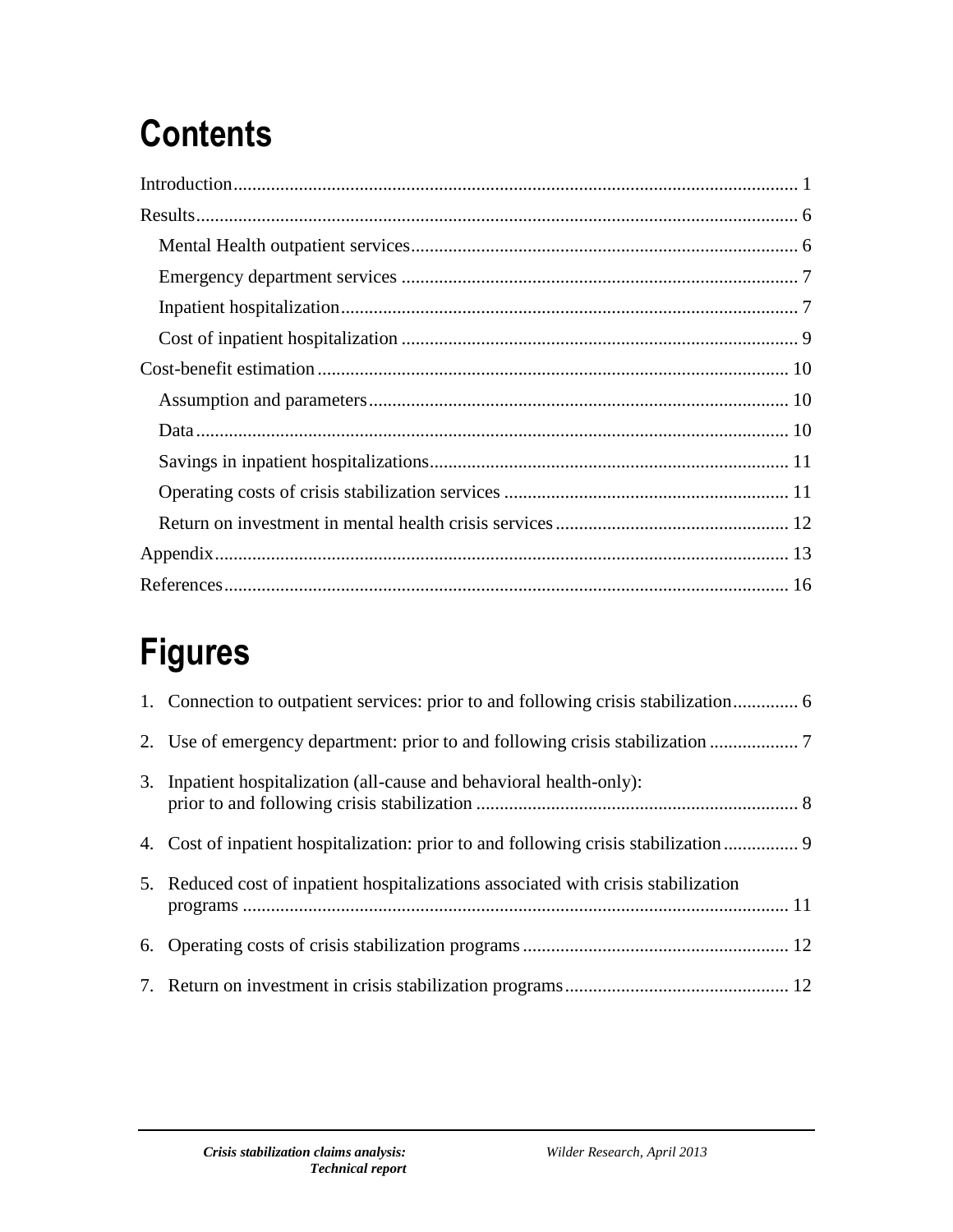## <span id="page-3-0"></span>**Introduction**

Mental illness affects millions of American each year. In 2010, the Substance Abuse and Mental Health Services Administration (SAMHSA) estimated that 45.1 million adults, or nearly 20 percent of the population, had a mental illness in the past year; 11 million adults had a serious mental illness in the past year. Additionally, nearly 9 million adults had a substance use disorder in the previous year.

Using estimates from SAMHSA and applying those estimates to the number of adults in Dakota, Ramsey, and Washington Counties, (1,235,402 residents - 2010 Census), it is estimated that 245,800 adults living in the east metro had a mental illness in the past year. An estimated 59,300 adults in the east metro had a serious mental illness, and 49,170 had a substance abuse problem in the past year.

Serious mental illnesses (SMI) are diagnosable mental disorders that interfere with or limit one or more major life activities for adults. Conditions include bipolar disorder, dual diagnosis, major depression, obsessive compulsive disorder, panic disorder, post-traumatic stress disorder, and schizophrenia.

#### East metro services

The east metro of the Twin Cities metro area offers a robust service delivery system for adults living with SMI, including crisis services. Mental health crisis stabilization services are available to adults with serious mental illness in the east metro. Communitybased crisis stabilization provides short-term, intensive support, education, and treatment to address a specific mental health crisis. Individuals are supported until they are linked with community resources to address longer term needs. Additionally, providers in the east metro offer residential crisis stabilization, where individuals whose needs cannot be met by community-based services are housed for a period of time. As of October 2011, there were a total of 30 crisis stabilization beds available in the east metro.

### *Study overview*

The Mental Health Crisis Alliance was interested in exploring the impact of communitybased crisis stabilization services on healthcare utilization. A review of available literature found that some research has been completed assessing the impact of various types of crisis services, including research demonstrating cost savings to the mental health system for patients diverted from inpatient hospitalization to other community-based services. However, very little research was found related specifically to crisis stabilization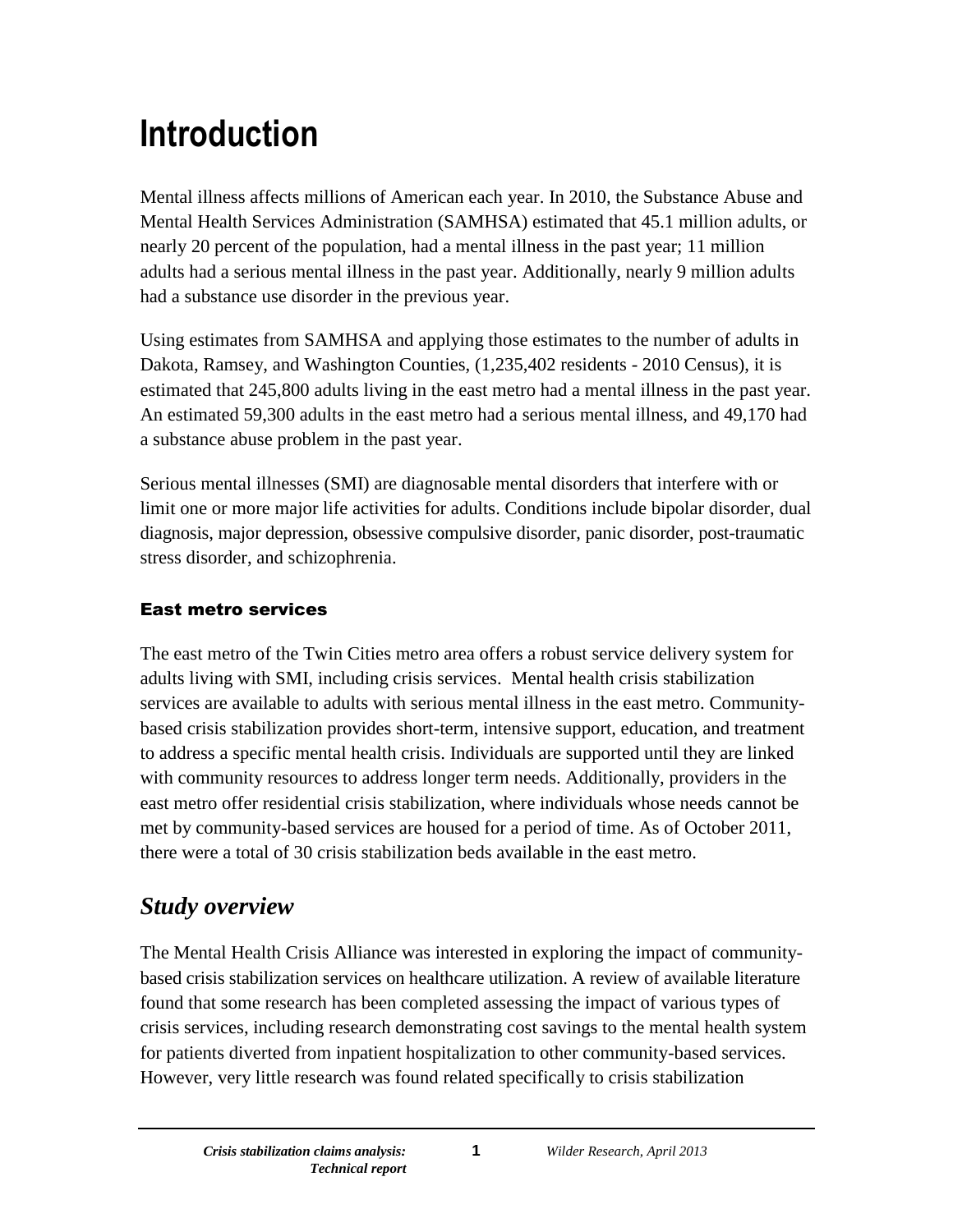services, such as provided by the east metro partners. The following east metro community-based crisis stabilization service providers are included in this study:

- $\blacksquare$  EMACS
- $\blacksquare$  HSI
- **People, Inc.**

Wilder Research was contracted to obtain claims data from the Department of Human Services and participating health plans, conduct analysis of claims data, and report findings to the Mental Health Crisis Alliance. Wilder worked with Alliance members to confirm the research questions of interest and determine the scope of the assessment. Key research questions included:

- To what extent does the use of emergency department services increase or decrease following crisis stabilization services compared to use prior to intervention?
- To what extent does use of hospital or clinic outpatient services increase or decrease following crisis stabilization compared to use prior to intervention?
- To what extent does inpatient hospitalization (all-cause and behavioral health-only) increase or decrease following crisis stabilization compared to use prior to intervention?
- To what extent does the cost of inpatient hospitalization (all-cause and behavioral health-only) increase or decrease post-crisis stabilization compared to costs prior to intervention?

Each of the above research questions was investigated for the overall patient population served during the identified time period, as well as those patients who were identified as "high-frequency" users. High-frequency emergency department patients were identified as those patients who had five or more emergency department claims in the six months prior to crisis stabilization. In contract, low-frequency users are those who had fewer than five emergency department visits, including those who had no emergency department visits, in the prior six months.

The scope of this report is limited to claims data provided by DHS, which includes patients who were enrolled in state Medical Assistance (MA) programs between January 2008 and April 2010. At the time of this report, complete data sets from two of the four participating health plans had not yet been obtained. This study was approved by the DHS Institutional Review Board (IRB) in October 2011, and renewed in September 2012. A detailed methodology is described below.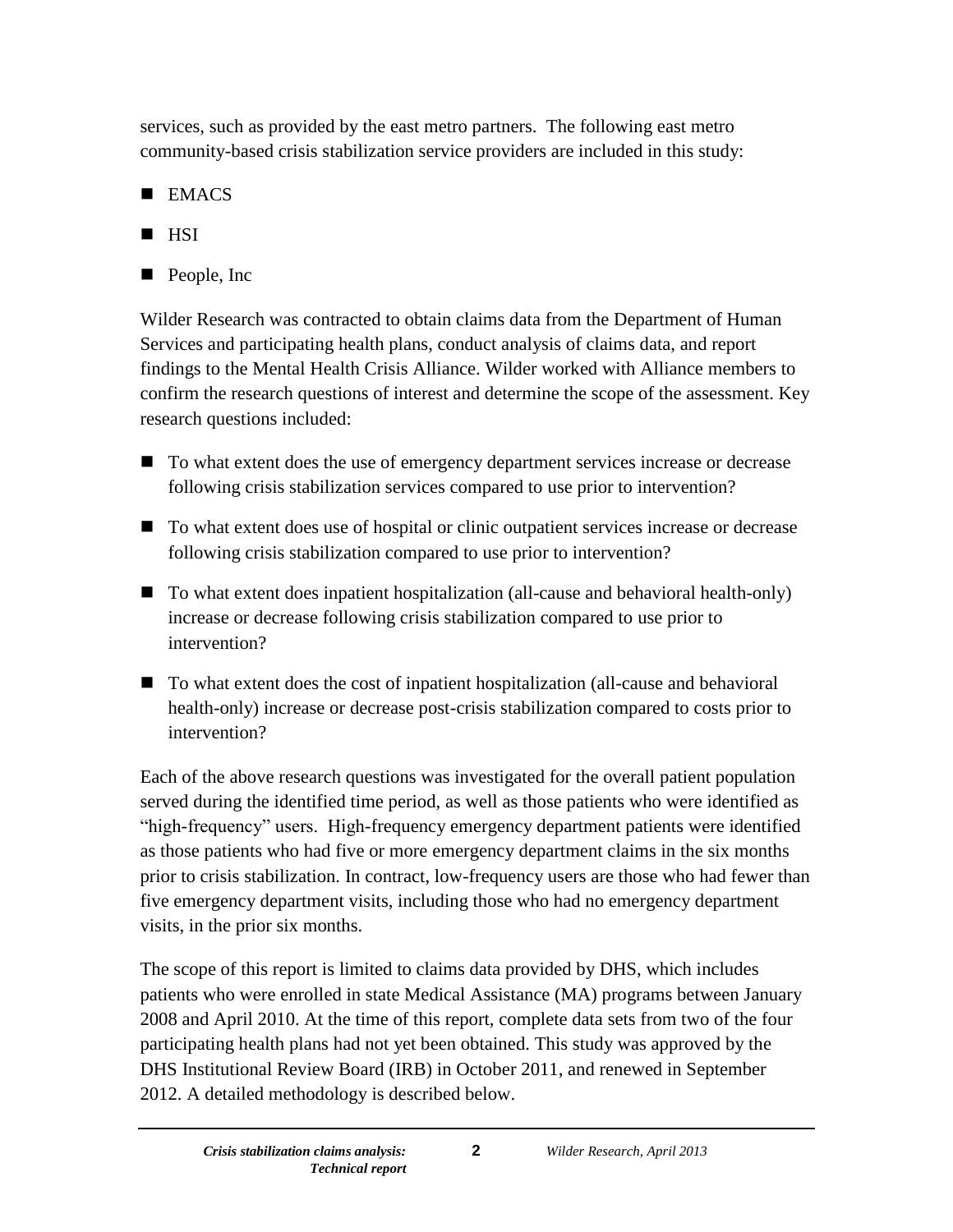### *Research methods*

A sample of patients/clients who met the following criteria was requested from DHS:

- Received crisis stabilization from one of three east metro community-based crisis stabilization providers between January 2008 and April 2010
- Enrolled in Minnesota's fee-for-service or Prepaid Medical Assistance Program (PMAP)
- Age 18 and older

To access data for this sample, each of the crisis stabilization providers in the east metro submitted the National Provider Identified (NPI), or billing code, to Wilder Research/DHS for clients who received community- or residential-based crisis stabilization during the time period of interest. The Minnesota Department of Human Services then matched healthcare utilization records with the NPI code for individuals who met the criteria listed above.

## *Requested data*

Pre- and post- crisis stabilization service claims were requested for the 6 months preceding the crisis stabilization service, and 7 months following the service. The average length of engagement for patients who received crisis stabilization services during 2011 from one of the crisis providers was around 30 days. Therefore, for the purposes of this assessment, the 30 days immediately following the first crisis stabilization claim were considered the time period of intervention, and thus excluded from further pre-/post-analysis. The following describes the specific fields requested:

- Date of service
- Provider Identification number (unique ID generated by DHS staff)
- **Provider Specialty**
- **Procedure Code**
- Place of Service
- Covered Pay (Fee-for-services clients only)
- Length of Stay (inpatient only)

In addition, demographic characteristics of the sampled patients were also included.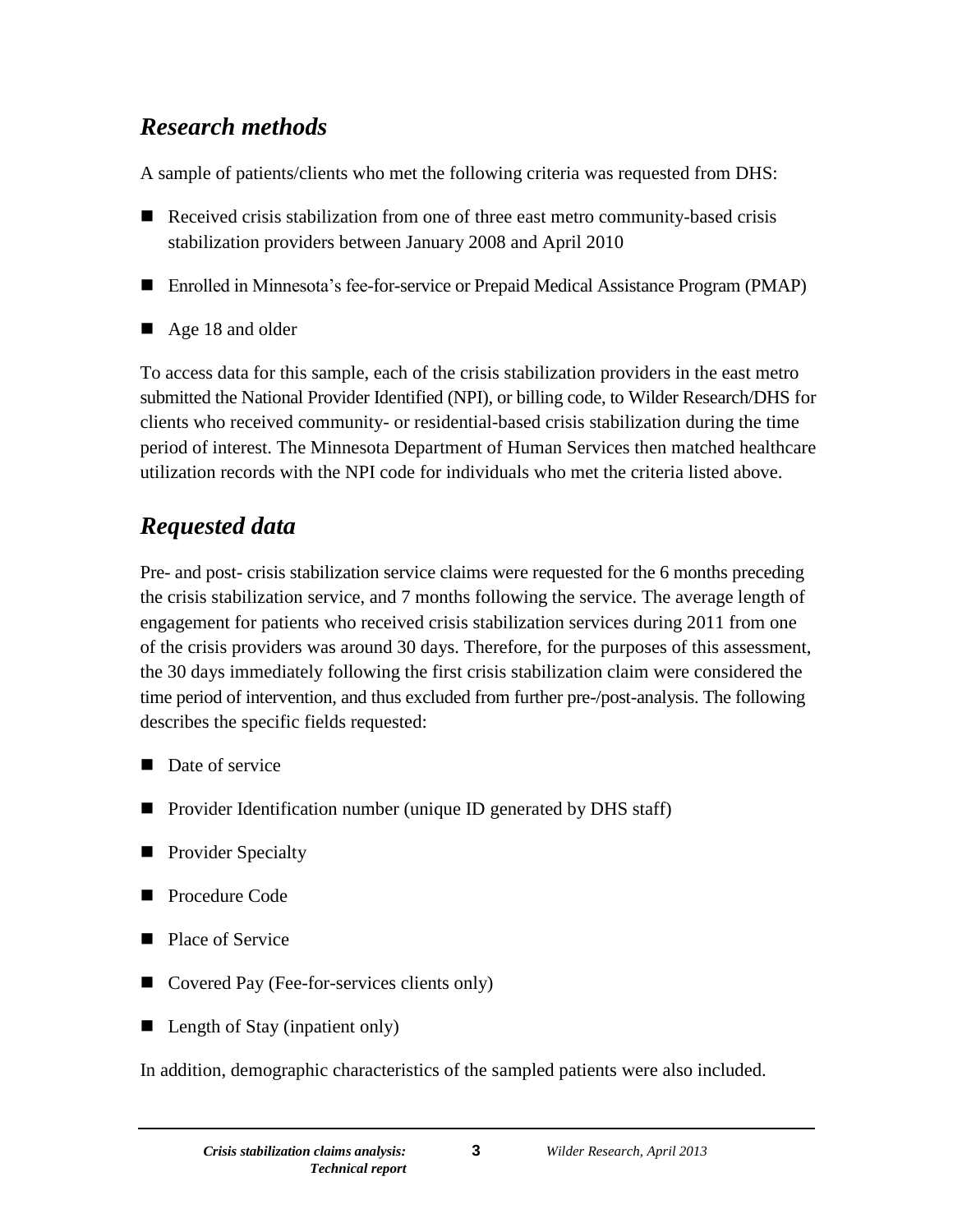## *Data analysis*

With the guidance of DHS Adult Mental Health staff, Wilder Research analyzed the DHS data set to determine the extent to which service utilization increased or decreased following crisis stabilization. The following describes the detailed data analysis plan.

#### Emergency department utilization

Emergency department utilization was identified using *place of service* code 23 (emergency department). No further criteria were used to identify emergency department claims. While the Alliance considered limiting emergency department utilization to only mental health concerns, after consultation with DHS staff and members of the Alliance measurement committee, it was determined that the optimal measure of emergency department utilization would be any emergency department usage, not only emergency department claims related to mental health concerns. It is known that emergency department visits that are connected to mental health concerns are often coded and billed as physical health concerns, and this study elected to include all-cause emergency department claims to avoid dramatically underreporting mental health-only related claims.

#### Outpatient services

Outpatient services were identified using *category of service* codes 46 and 71. These criteria limited claims to those related to mental health services and targeted case management mental health claims.

#### Inpatient hospitalization

Inpatient utilization was analyzed both as all-cause hospitalization and behavioral healthonly hospitalization. All-cause hospitalization claims were identified using DRG (Diagnostic Related Group) numbers. In addition, *category of service* 74 and 29 were also included. These categories of service reflect 45-day contract beds and Community Behavioral Health Hospitals (CBHHs) that are covered by Medicaid. The costs associated with Anoka Metro Regional Treatment Center (AMRTC) and CBHHs are not generally Medicaid covered, and are largely missing from the available data set.

Behavioral health-related hospitalizations were identified using selected behavioral health DRGs. DHS staff confirmed that DRGs available in the data set generally represent the mental health inpatient hospitalizations for this population. There are some mental health cross over claims, claims that are largely paid under Medicare (not DHS), but MA usually covers a small co-pay. There are some additional costs associated with these types of claims, claim type U, which was not available in the requested data set. However, DHS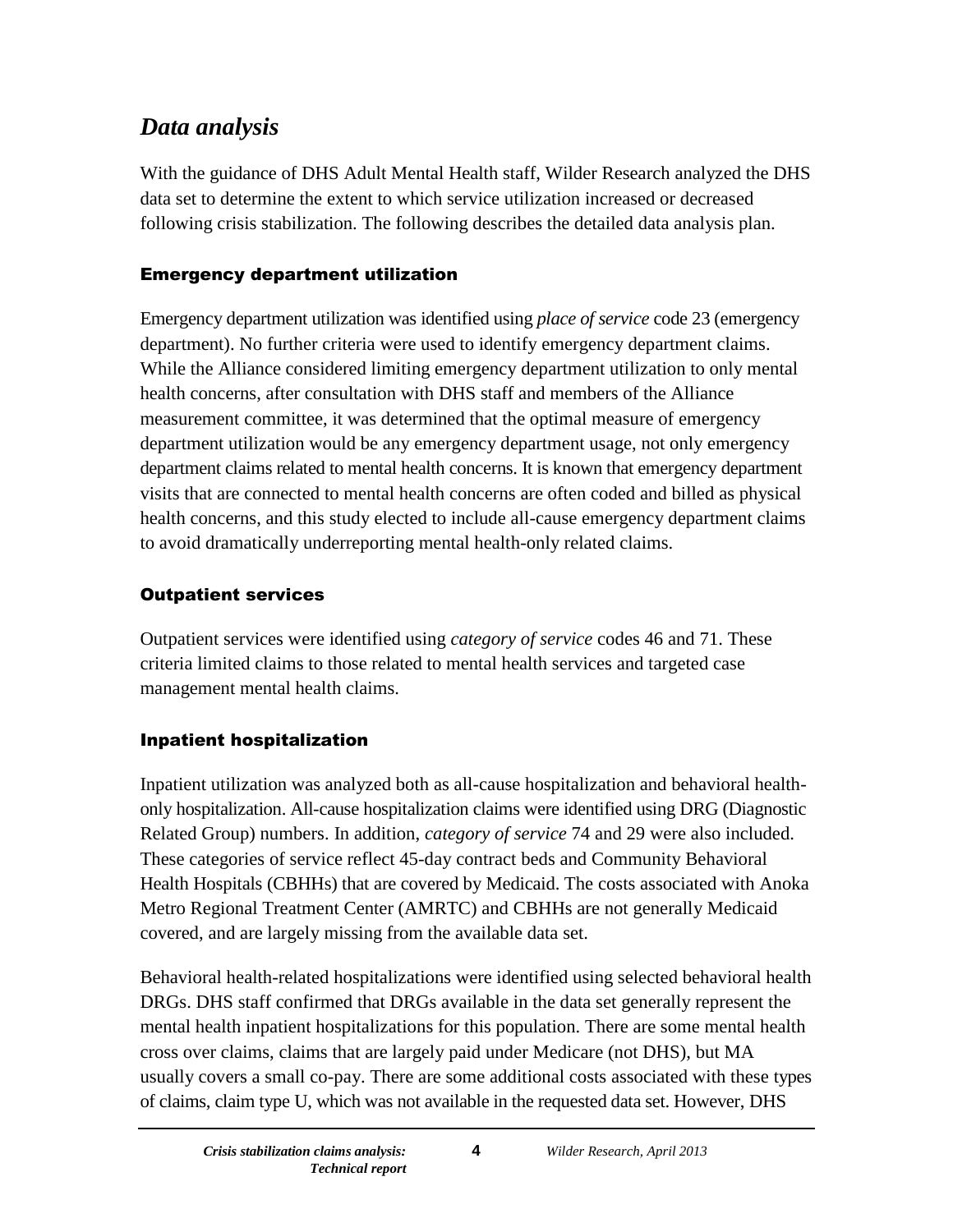staff confirmed that this is likely a very small cost relative to the overall cost of care for this population.

Previously conducted literature reviews determined "high-frequency users" of emergency department services as those who had 5 or more Emergency Department visits within 6 months prior to their crisis stabilization as "high-frequency users."

#### Statistical testing

Crosstabulation analyses with McNemar's tests for marginal homogeneity were used to identify significant differences between pre- and post-stabilization service utilization. In this report, statistical significance is reported when the p-value is less than .05, which is a common threshold in social sciences. Confidence intervals (.95) were calculated using Jeffreys' method.

#### **Limitations**

It is known that fee-for-service (FFS) data from DHS is likely more reliable than PMAP data. The data submitted by health plans (PMAP) may differ from what is reported under FFS, and may have undergone fewer quality checks compared to FFS data.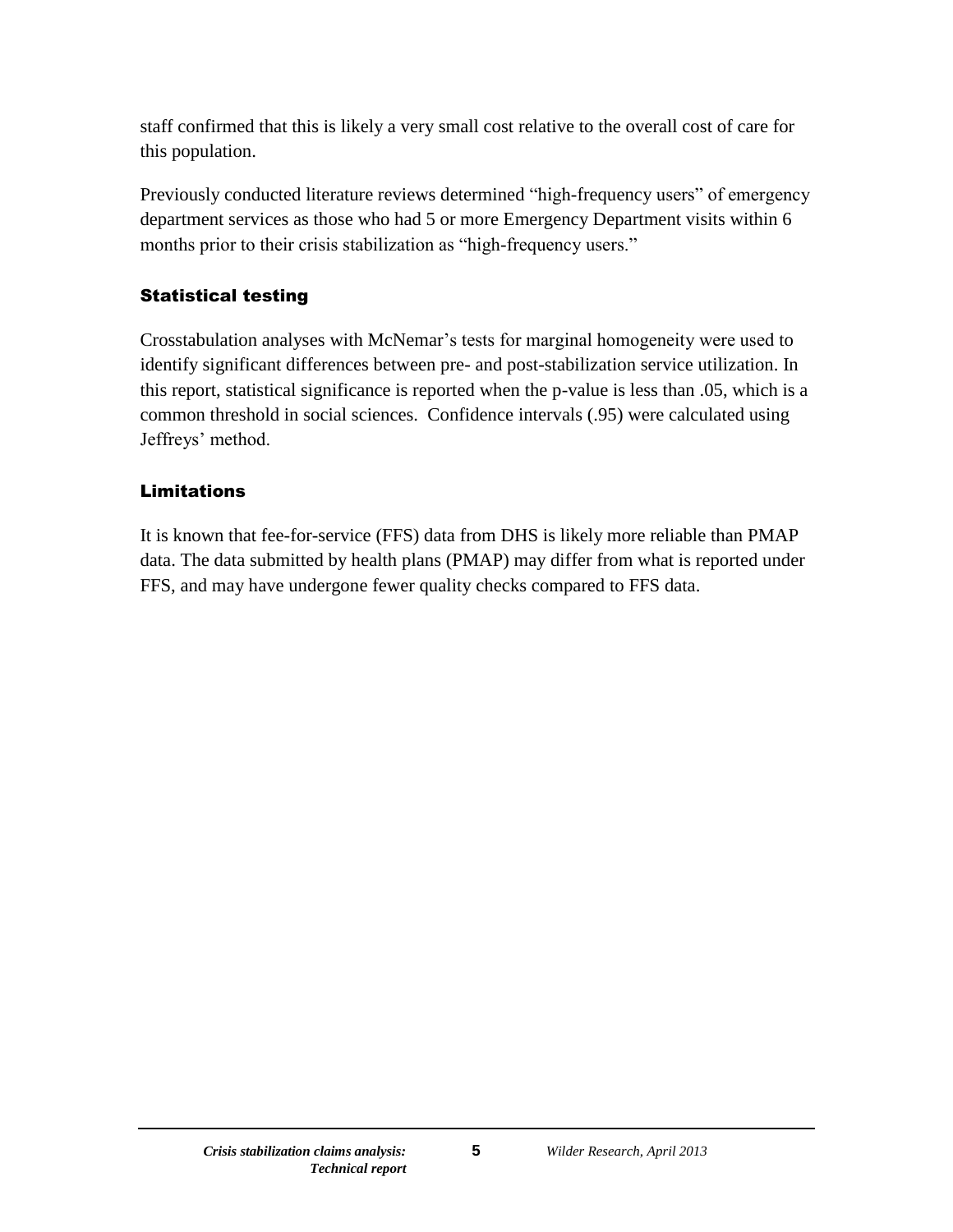## <span id="page-8-0"></span>**Results**

Claims data from 1,721 Medicaid patients who received community-based crisis stabilization services from an east metro provider between January 2008 and April 2010 were analyzed by Wilder Research. Data were analyzed six months prior to the first crisis stabilization claim, and six months after the thirty-day crisis stabilization period.

About six percent of patients (106 patients) included in the sample were identified as "high-frequency users" or those patients who had accessed the emergency department five or more times in the six months prior to a crisis stabilization service episode.

## <span id="page-8-1"></span>*Mental Health outpatient services*

**The use of outpatient mental health services increased significantly post-crisis stabilization for patients.** Prior to crisis stabilization, 64 percent of patients in the sample had received one or more outpatient mental health service. Following crisis stabilization, 79 percent of patients had one or more outpatient mental health service.

- High-frequency patients did not experience a significant change in outpatient mental health service utilization following crisis stabilization. Eighty-six percent of highfrequency users had one or more service prior to crisis stabilization, and 87 percent did following crisis stabilization services.
- Low-frequency patients were also significantly more likely to receive outpatient mental health services following crisis stabilization (63% pre. vs. 78% post)

#### <span id="page-8-2"></span>**1. Connection to outpatient services: prior to and following crisis stabilization**

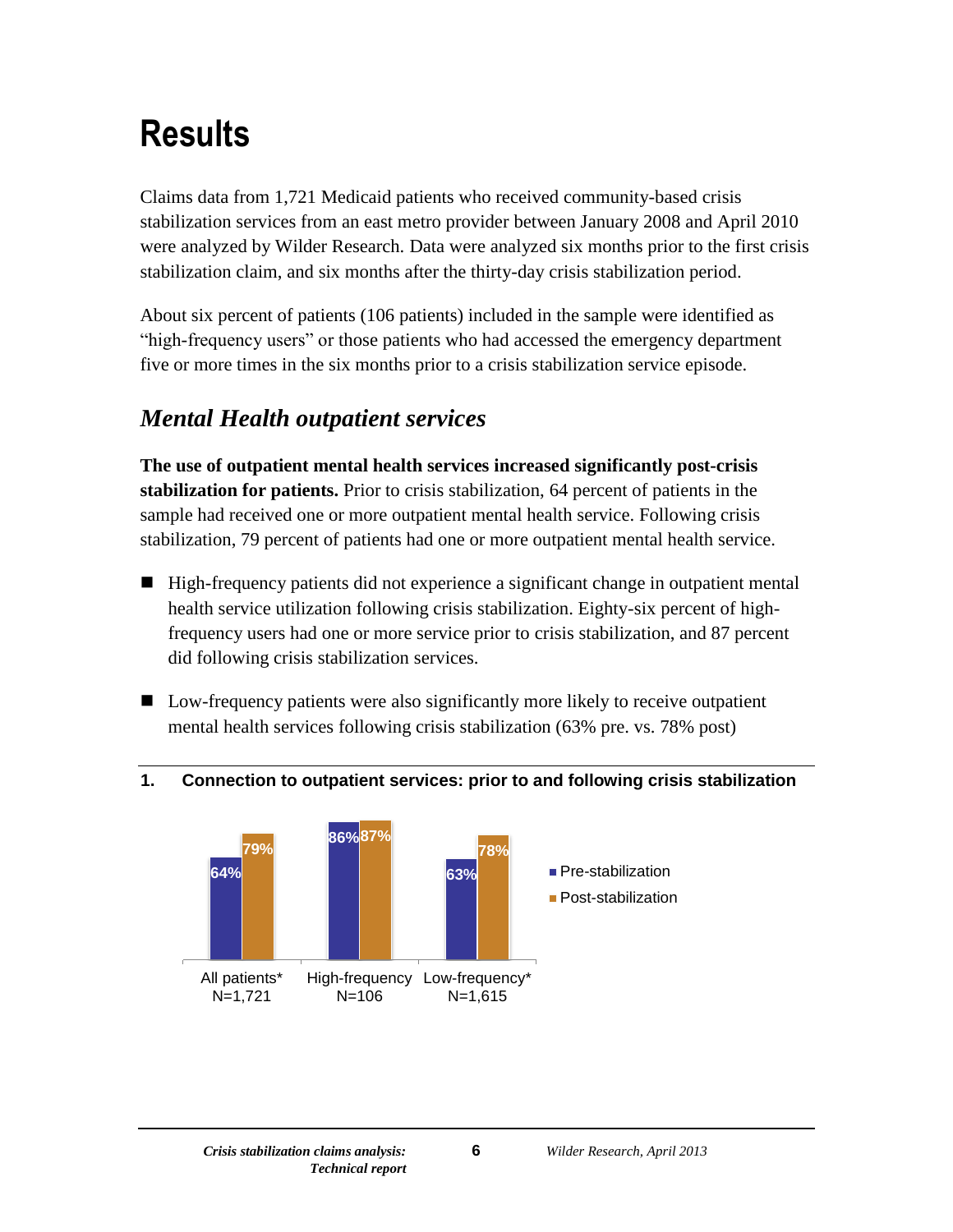### <span id="page-9-0"></span>*Emergency department services*

**A significant decrease in emergency department utilization was identified post-crisis stabilization for all patients.** Prior to crisis stabilization, 56 percent of patients in the sample had one or more emergency department visits. Following crisis stabilization, 43 percent of patients had at least one emergency department service. This difference was statistically significant.

- $\blacksquare$  High-frequency patients were also significantly less likely to have an emergency department service following crisis stabilization (100% pre vs. 80% post).
- Low-frequency patients were also significantly less likely to have an emergency department service following crisis stabilization (53% pre vs. 40% post)

<span id="page-9-2"></span>



## <span id="page-9-1"></span>*Inpatient hospitalization*

#### **Significant decreases in all-cause inpatient hospitalization were identified for patients**.

- **Prior to crisis stabilization, 24 percent of patients in the sample had one or more all**cause inpatient hospitalization. Following crisis stabilization, 16 percent had one or more all-cause inpatient hospitalization. This difference was statistically significant.
- High-frequency patients experienced significantly fewer all-cause inpatient hospitalizations following stabilization (64% pre vs. 39% post).
- Low-frequency patients also experienced significantly fewer all-cause inpatient hospitalizations following stabilization (21% pre vs. 15% post).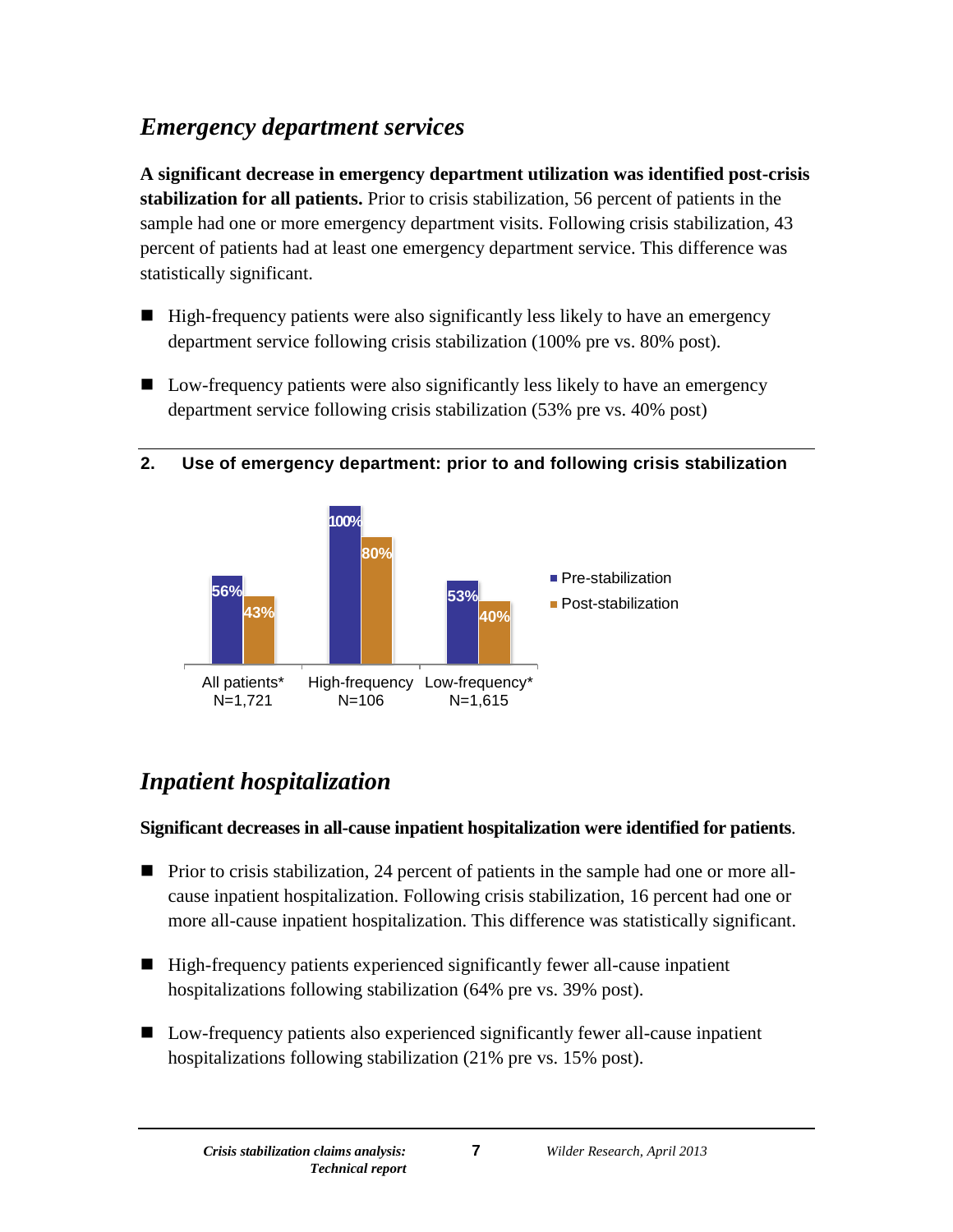Low- and high-frequency patients were also significantly less likely to have a mental health inpatient hospitalization following crisis stabilization.

- Thirteen percent of the full sample had a mental health-specific hospitalization prior to crisis stabilization, while 7 percent did following stabilization. This difference is statistically significant.
- High-frequency patients experienced significantly fewer mental health-related hospitalizations following stabilization (39% pre vs. 14% post).
- Low-frequency patients also experienced significantly fewer mental health-related hospitalizations following stabilization (12% pre vs. 7% post).

#### <span id="page-10-0"></span>**3. Inpatient hospitalization (all-cause and behavioral health-only): prior to and following crisis stabilization**





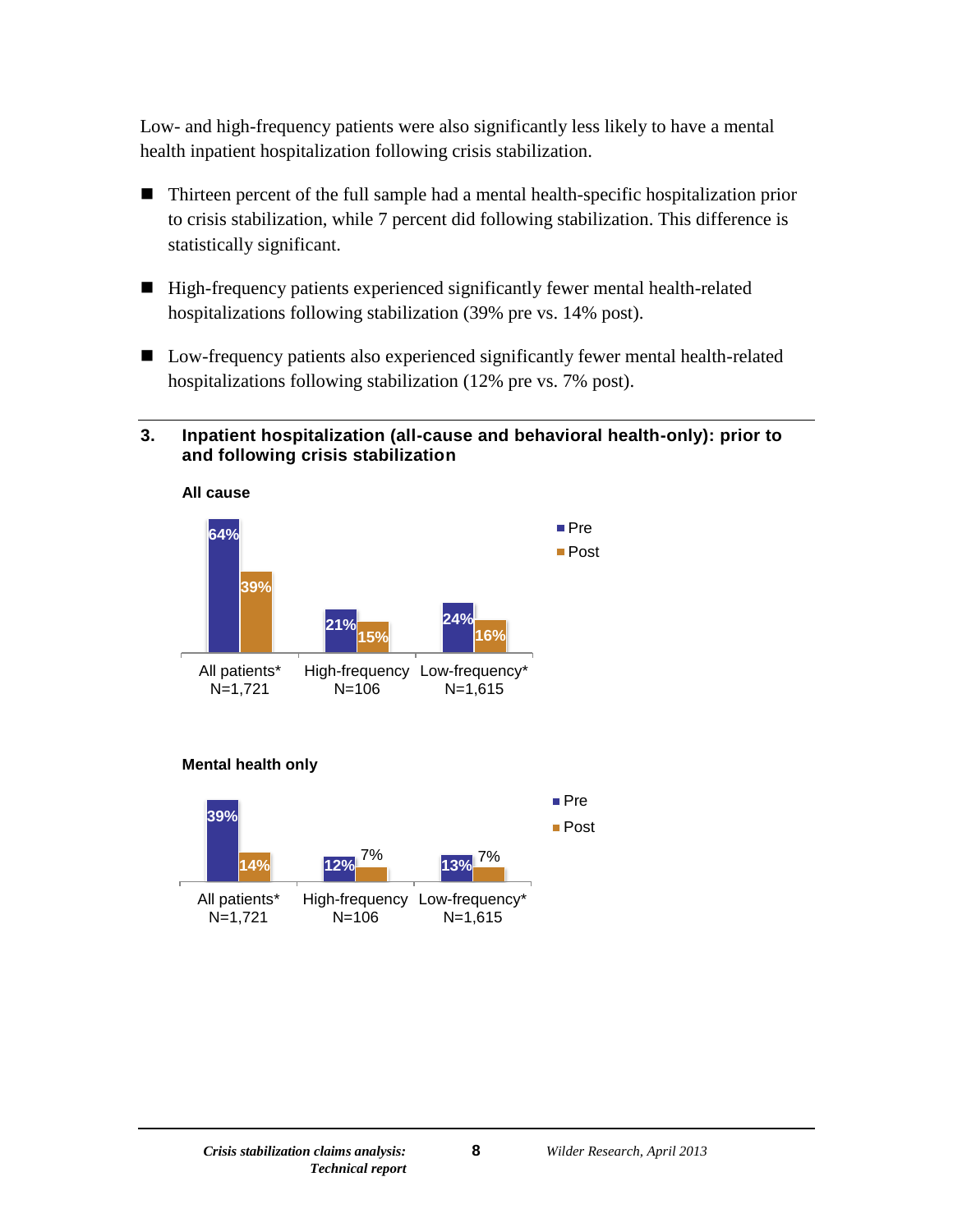### <span id="page-11-0"></span>*Cost of inpatient hospitalization*

The Mental Health Crisis Alliance was interested in exploring potential cost implications of reduced inpatient hospitalization for patients who received crisis stabilization services. The following describes the inpatient hospitalization cost savings only. Future analyses will include a cost-benefit analysis to determine the extent to which inpatient cost savings are impacted by the cost of delivering crisis stabilization services. It should also be noted that the following cost savings are reflected only for MA patients who are fee-for-service patients. This represents 348 patients with all-cause hospitalization prior to stabilization, and 232 following intervention, and 180 patients with mental health-related hospitalization prestabilization, and 99 post. Patients who are part of a PMAP are excluded from these analyses.

- Total costs for all-cause inpatient hospitalization decreased from \$2.9 million prior to crisis stabilization to \$1.7 million post-stabilization. This decrease was statistically significant.
- Total costs for mental health hospitalization decreased from \$2.0 million prior to stabilization to \$1.1 million post-stabilization. This decrease was statistically significant.



#### <span id="page-11-1"></span>**4. Cost of inpatient hospitalization: prior to and following crisis stabilization**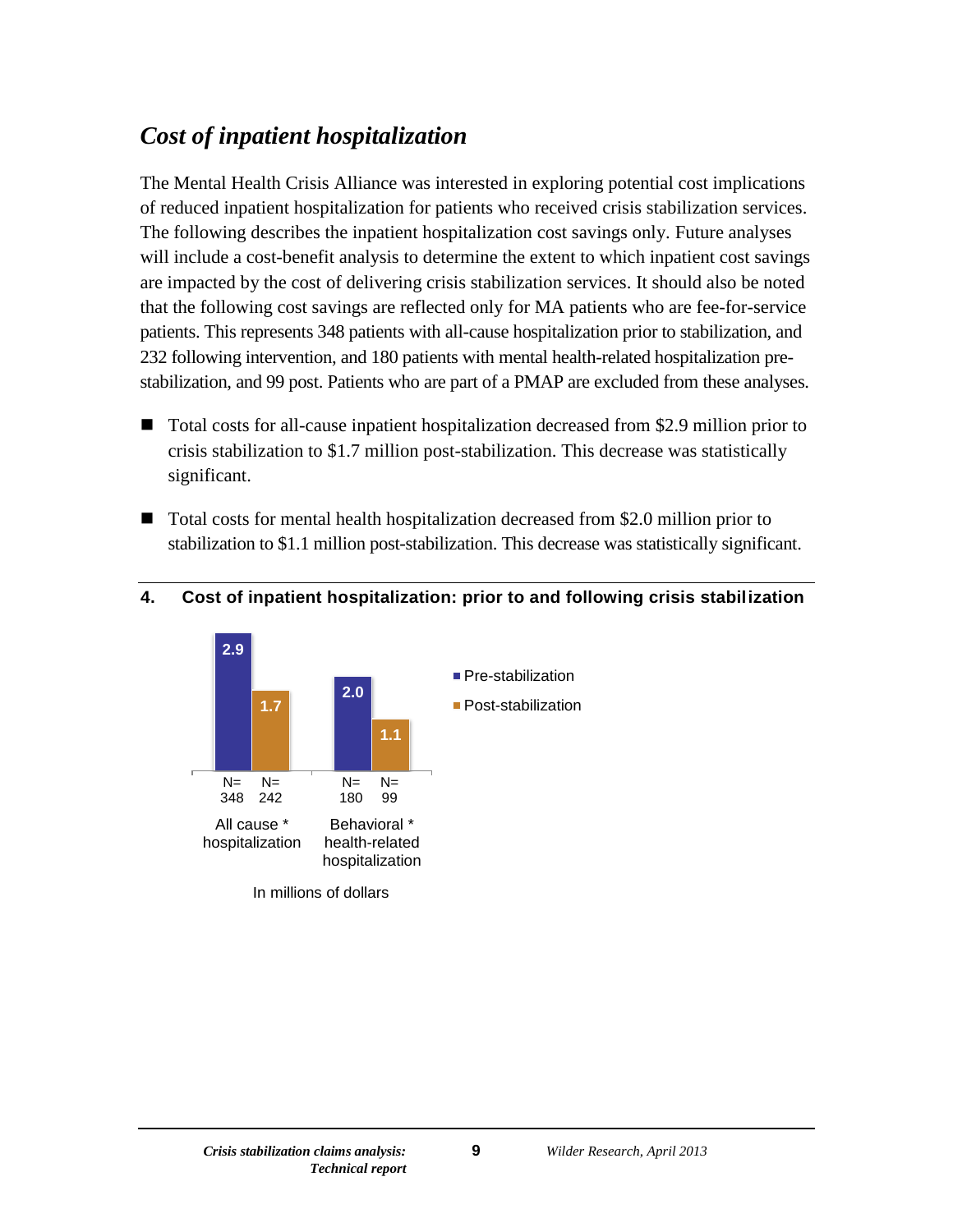## <span id="page-12-0"></span>**Cost-benefit estimation**

The previous sections of this report demonstrated some economic savings associated with receiving mental health crisis stabilization services. Participants in the three programs evaluated experience fewer inpatient hospitalizations prior to and following crisis stabilization. However, crisis stabilization services require investment of economic resources. The hope is that this investment not only generates positive health outcomes, but also it makes economic sense. This section summarizes the results of a cost-benefit analysis (CBA) of the crisis stabilization programs evaluated in this report. The framework used for the analysis compares the economic benefits associated with the investment in mental health crisis programs that occur in a specific time period.

## <span id="page-12-1"></span>*Assumption and parameters*

- Time frame of the analysis: January 2008 April 2010
- Benefits are defined as the reduction in cost of inpatient hospitalizations prior to and following crisis stabilization.
- Savings refer to patients who pay fee-for-service.
- Total costs refer to the unduplicated number of patients in the sample used to compute the savings (so benefits and costs refer to the same number of patients and time frame).
- Total costs are the operating budget of the east metro community-based crisis stabilization providers and are computed based on 2010 financial information and number of patients served.

### <span id="page-12-2"></span>*Data*

A sample of patients/clients who met the following criteria was requested from DHS:

- Received crisis stabilization from one of three east metro community-based crisis stabilization providers between January 2008 and April 2010
- Enrolled in Minnesota's fee-for-service
- Age 18 and older
- 315 unduplicated fee-for-service MA patients
- Per patient cost estimated from EMACS and HSI-Canvas financial data.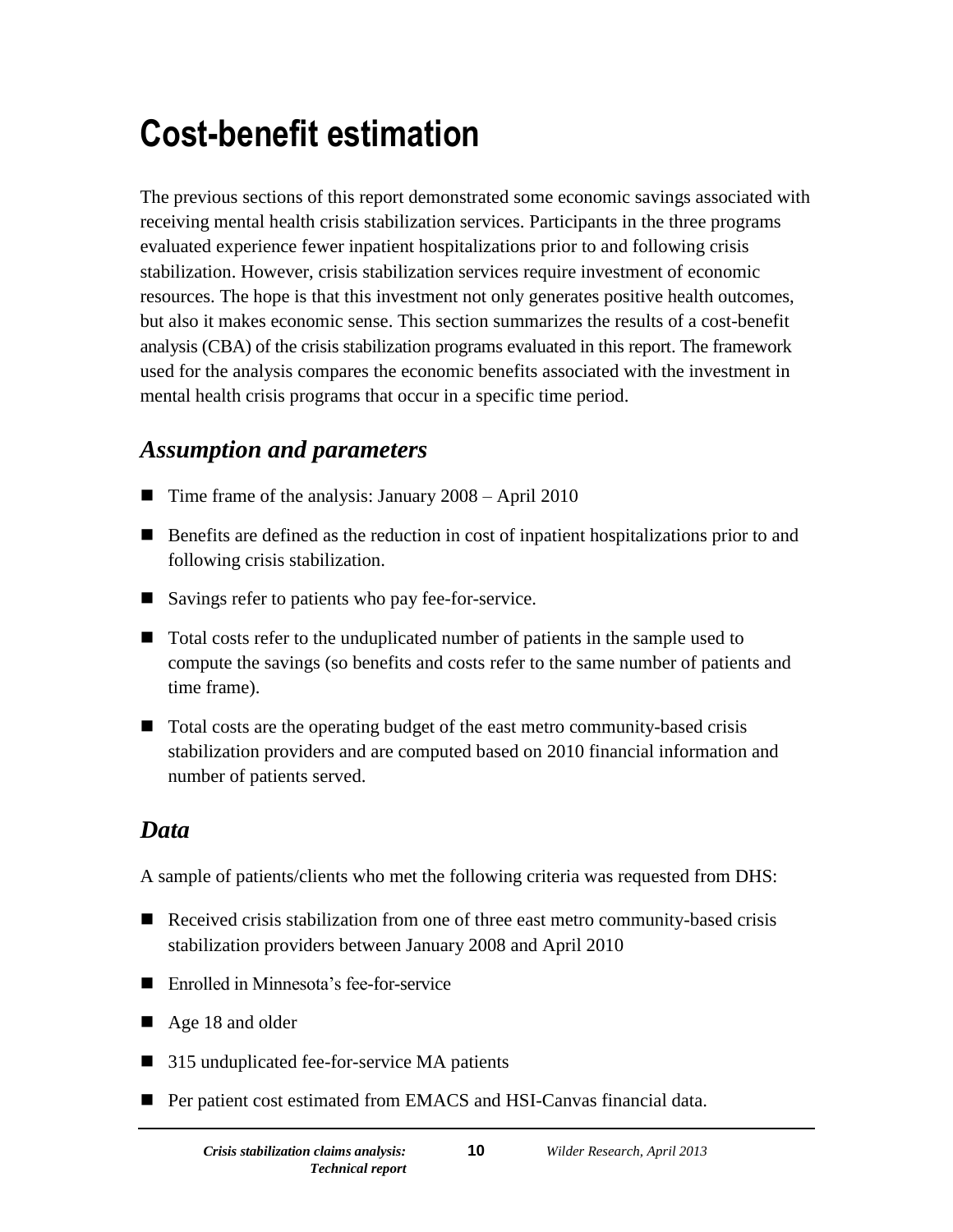## <span id="page-13-0"></span>*Savings in inpatient hospitalizations*

Benefits are defined as the reduction in cost of inpatient hospitalizations prior to and following crisis stabilization. Pre- and post- crisis stabilization service claims were requested for the 6 months preceding the crisis stabilization service, and 7 months following the service. The specific data field used to compute savings was "Covered Pay" (Fee-for-services clients only). Some additional costs associated with these types of claims, claim type U, were not available in the requested data set. However, DHS staff confirmed that those claims are likely a very small cost relative to the overall cost of care for this population.

The sample contains 315 MA patients who pay fee-for-service patients with all-cause hospitalizations, and 163 with mental health-related hospitalizations pre-stabilization. Total costs for all-cause inpatient hospitalization decreased from \$1.7 million prior to crisis stabilization to \$1.1 million post-stabilization for a reduction of \$629,918. This decrease was statistically significant. Out of the total costs, the fee-for-service claims of mental health patients decreased from \$1.2 million before crisis stabilization to \$720,011 after stabilization, for savings of \$493,397, (Figure 1). The savings from mental health claims represent nearly 80 percent of the savings of all-cause hospitalizations, showing the importance of this item in the estimated savings.

## **stabilization programs Before After Savings**

<span id="page-13-2"></span>**5. Reduced cost of inpatient hospitalizations associated with crisis** 

|                                                              | <b>Before</b> | After | savings |
|--------------------------------------------------------------|---------------|-------|---------|
| All cause hospitalization claims (millions of dollars)       | \$17          | \$1 1 | \$0.6   |
| Mental health-related hospitalizations (millions of dollars) | \$1.2         | \$0.7 | \$0.5   |

## <span id="page-13-1"></span>*Operating costs of crisis stabilization services*

Costs are defined as the operating budgets of two of the east metro community-based crisis stabilization providers for 2010 (EMACS and HSI-Canvas). The estimation of the costs used in the cost benefit analysis has two factors to consider. First, many crisis stabilization programs operate as part of larger organizations providing other mental health services. Thus, the costs included in the cost-benefit analysis must refer to operating cost of serving only crisis stabilization patients. The second aspect to consider is that participating programs have different service models with variations in the intensity of services, health care staff, etc. These differences are reflected in the operating costs, and if each program would have been evaluated independently, different economic returns would be achieved. However, the goal of this analysis is to assess the total economic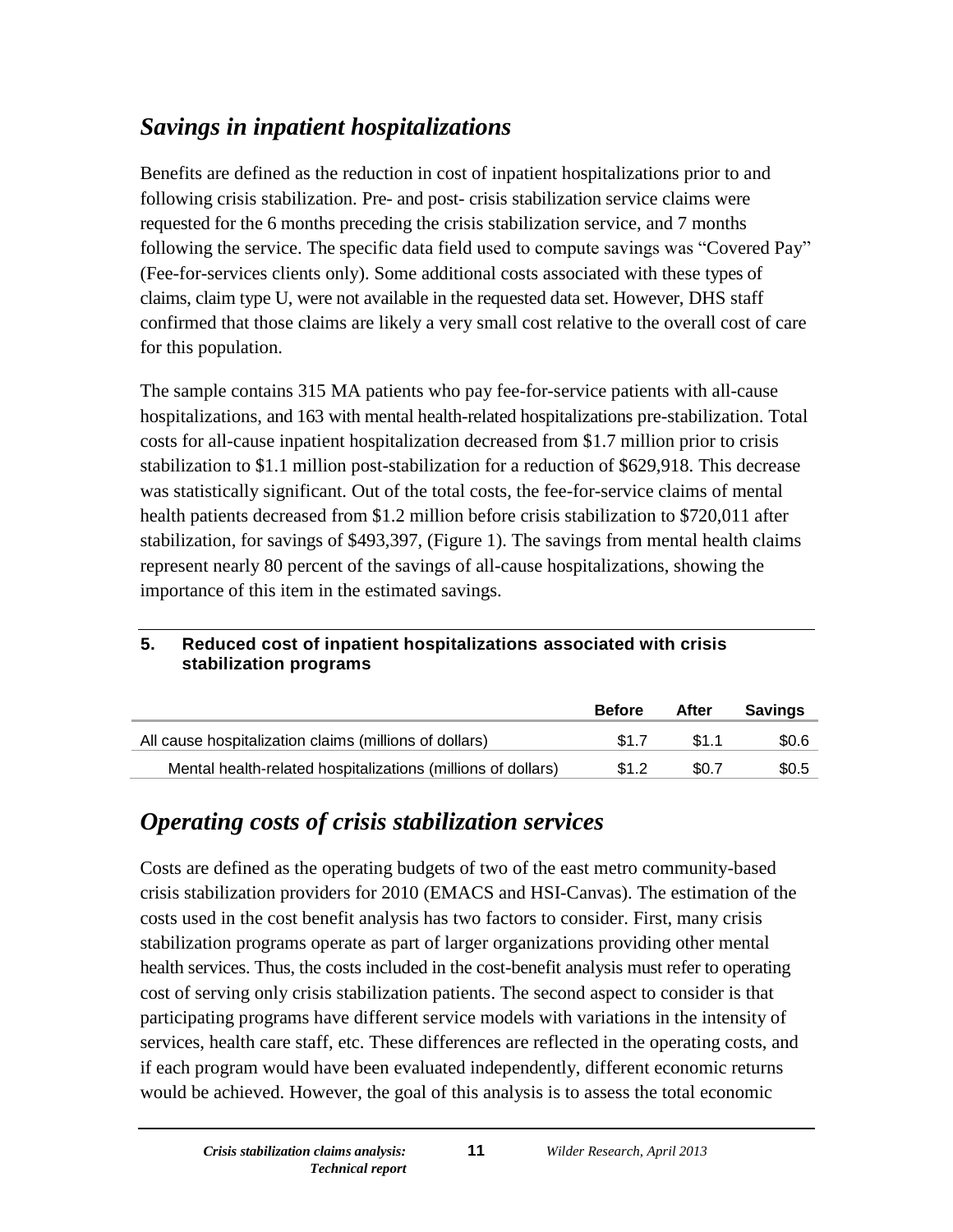value of the crisis stabilization services; thus, we compute and report the total cost of providing stabilization services to those patients included in the estimation of the benefits (i.e., the sample of fee-for-service patients described in the previous section).

The operating costs for the programs reached \$1.3 million in 2010. Programs served approximately 1,192 patients in that year, for a cost per patient of  $$1,085<sup>1</sup>$ . Note that 45 percent of this amount is reimbursed to providers. The per-patient costs refer to all patients receiving mental health crisis stabilization services (including the fee-for service patients). However, we are interested in the total cost of treating the fee-for-service individuals with inpatient claims. Programs served 315 patients, who have had inpatient hospitalization claims between January 2008 and April 2010. Using the average cost of mental health crisis stabilization of \$1,085, the total cost of treating these patients amounts to \$291,499. Similarly, we estimate that the total cost of providing mental health crisis stabilization services to patients with mental health related hospitalizations to be \$154,858.

#### <span id="page-14-1"></span>**6. Operating costs of crisis stabilization programs**

|                                        | Cost      |
|----------------------------------------|-----------|
| All cause hospitalization claims       | \$291,499 |
| Mental health-related hospitalizations | \$154,858 |

#### <span id="page-14-0"></span>*Return on investment in mental health crisis services*

To compute the return on investment (ROI) of mental health crisis programs, we compare value of the resources invested in these programs and the benefits associated with this intervention. The net benefit for all cause hospitalization patients after receiving mental health crisis stabilization services is nearly \$0.3 million, with a return of \$2.16 dollars for every dollar invested. Patients with mental health related services generate a little over \$0.3 million in net benefits with a return of \$3.19 for every dollar invested.

#### <span id="page-14-2"></span>**7. Return on investment in crisis stabilization programs**

|                                        | <b>Benefit</b> | Cost    | <b>Net benefit</b> | <b>ROI</b> |
|----------------------------------------|----------------|---------|--------------------|------------|
| All cause hospitalization Claims       | \$0.6          | \$0.3   | \$0.3              | \$2.16     |
| Mental health-related hospitalizations | \$0.5          | \$0.2\$ | \$0.3              | \$3.19     |

 $\overline{a}$ 1 For reference purposes, note that the average charge for a depressive related hospitalization in the St. Paul area is \$18,826 for an average length of stay of 5.1 days. Similarly, the charge of a psychoses hospitalization is \$31,518 for an average length of stay of 9.5 days (Data retrieved from the Minnesota Hospital Association webpage:<http://www.mnhospitalpricecheck.org/> ). These figure do not include professional services.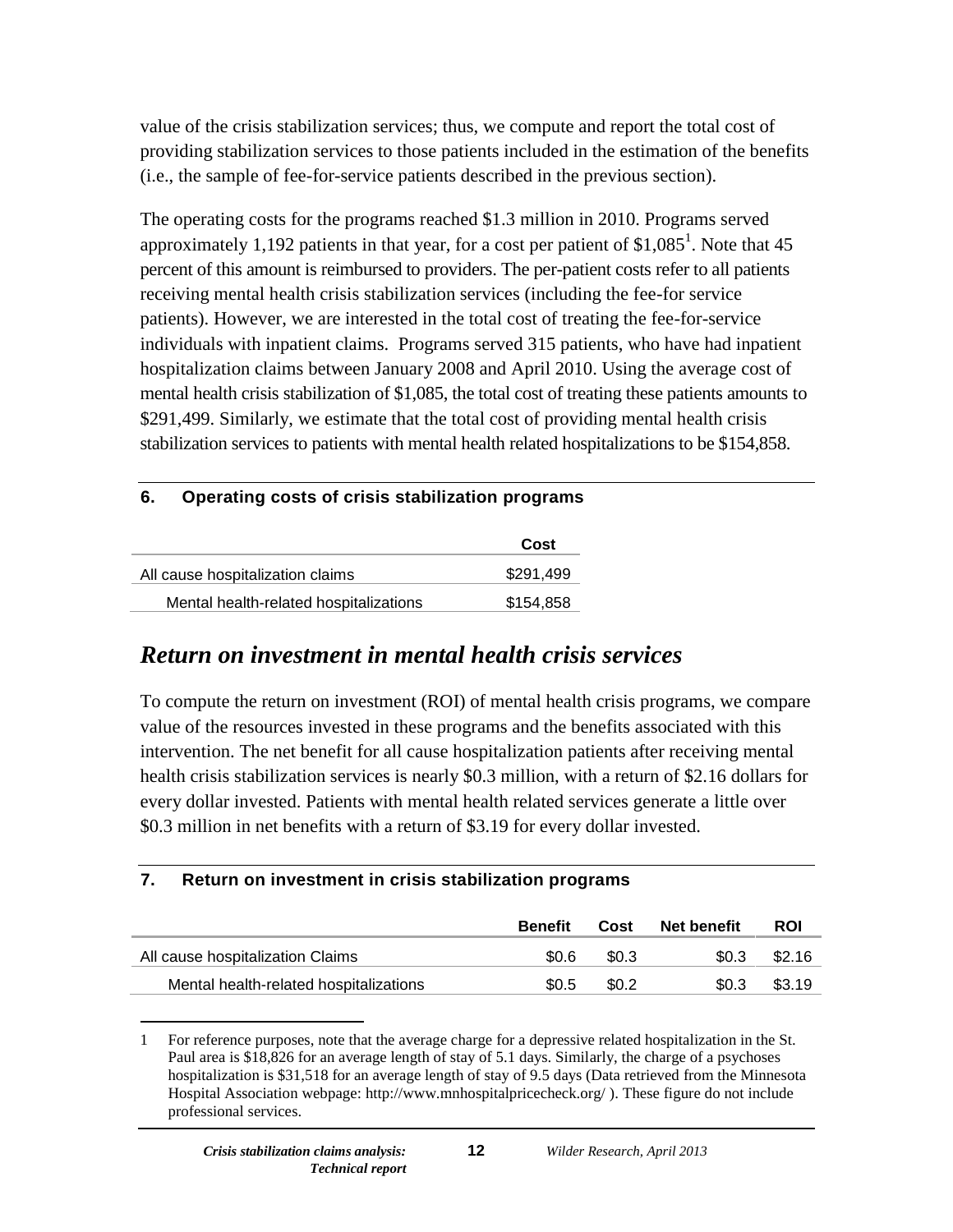## <span id="page-15-0"></span>**Appendix**

#### Evidence of economic impact of crisis stabilization services

Crisis stabilization services are not specifically studied in the literature on mental health care costs or economic impacts. Instead, most of the literature on economic or cost effectiveness of mental health service focuses on general hospital settings or on community-based residential crisis care. In general, residential crisis care may be more cost effective than general hospital settings. Fenton, Hoch, Herrell, Mosher, and Dixon (2002) show that acute treatment episode costs in residential crisis settings are 44 percent lower than in general hospitals. In addition, 6-month treatment costs are 22 percent lower in residential crisis programs than in general hospitals. McCrone, Johnson, Nolan, Pilling, Sandor, Hoult, and Bebbington (2009) conducted a randomized experiment to compare costs of care for patients suffering mental health crisis treated by crisis resolution team (CRT) or in a standard setting. CRT patients have lower total costs (inpatient and outpatient) after a 6-month follow up than standard care patients. In an another study analyzing the cost impact of mobile crisis intervention (CI), Bengelsdorf, Church, Kaye, Orlowski, and Alden (1993) found that crisis intervention services can reduce care cost by approximately 79 percent in a 6-month follow-up period after the crises episode.

However, the outlays of costs of these services vary by age and type of diagnosis. For instance, Gilmer, Ojeda, Folsom, Fuentes, Criado, Garcia, and Jeste, (2006) found cost of care patterns that decline over time for older adults between ages 60 to 85, especially for patient with depression; but, costs remain fairly constant or increased for patients with schizophrenia and bipolar disorder.

#### General return on investment framework

To compute the ROI of mental health crisis stabilization programs, we need to assess the sources and amount of costs and benefits associated with this activity. The investments (costs) include all the monetary and resources used to pay for inputs used to provide stabilization services. These include cost of health care professionals, staff, equipment and supplies, etc. On the benefits side we focus on savings in MA payments for fee-forservice beneficiaries. However, note that there are many other sources of economic benefits that are not included in this analysis. These benefits include the following economic benefits: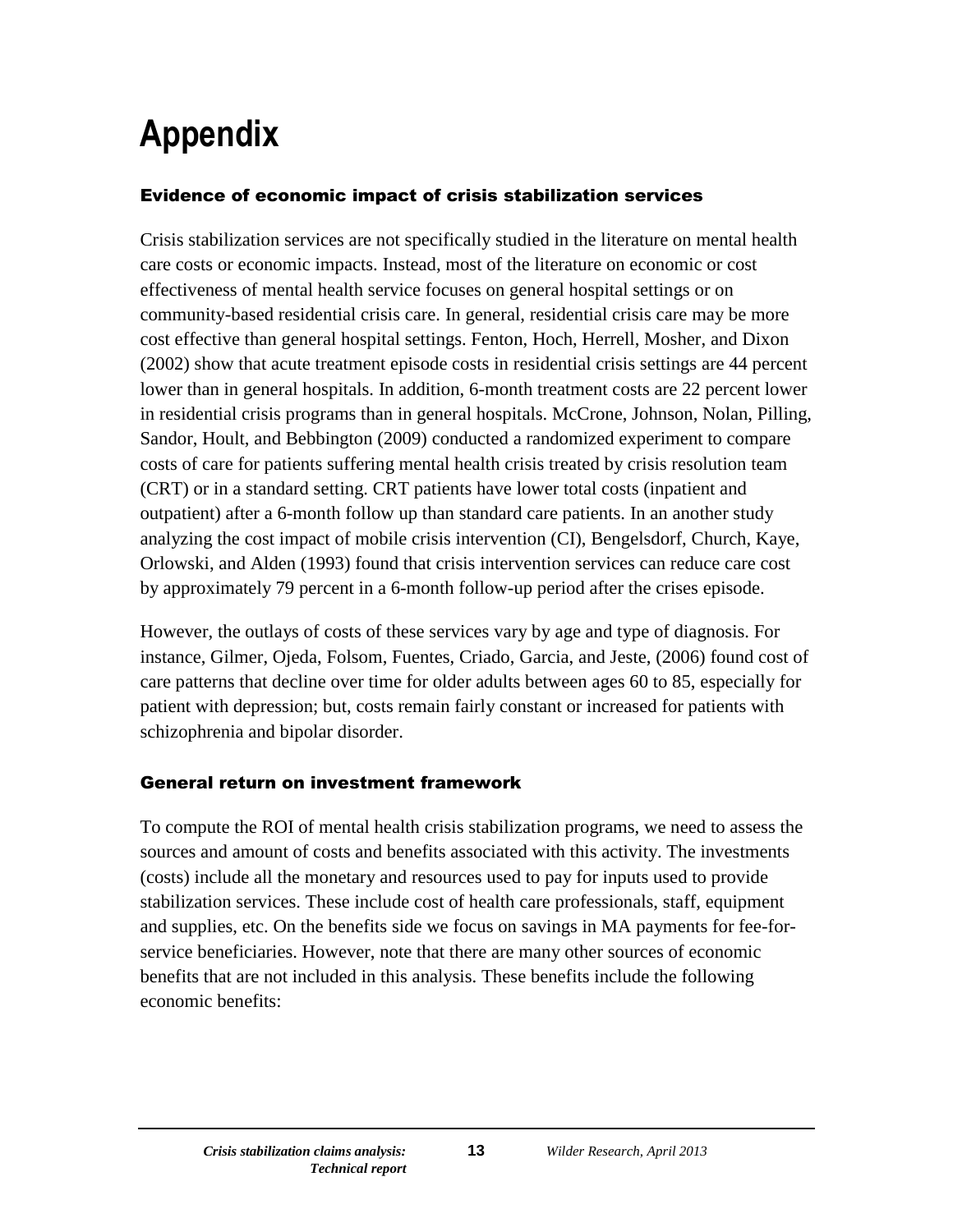#### **A1. Economic outcomes associated with mental health crisis stabilization**

Increased personal income from employment stability and/or improved educational attainment

Savings from reduced crime behavior (reduced incarcerations)

Changes (+/-) in public assistance (Minnesota Family Investment Program-MFIP, General Assistance-GA, Social Security Insurance-SSI, Unemployment Insurance, UI, etc.)

Prospective savings from improvement of a selected set of outcomes associated with housing stability (e.g., housing subsidy, child welfare, other health improvements, etc.)

Prospective savings from improvement of a selected set of outcomes associated with reduced substance abuse (e.g., housing subsidy, child welfare, other health improvements, etc.)

Prospective savings from other improved health outcomes associated with improved mental health

The general model to compute the ROI consists of a comparison of the estimated stream of benefits associated with crisis stabilization services in a given period of time to the stream of costs required to provide the services. The general form of the model is:

$$
\frac{B}{C} = \frac{\frac{\sum_{t-part}^{N} Y_t x P_t}{(1 + disc)^t}}{\frac{\sum_{t-part}^{N} C_t}{(1 + disc)^t}}
$$

Where, B/C is the cost-benefit ratio or ROI, which is equal to the value of the sum of the monetary value of outcomes  $(Y_t)$  given the price or cost of the outcome  $(P)$  for all years since the year of participation (t=part) to period N divided by the present value of the sum of the cost of providing the services from the initial period of participation to period N. Some outcomes' benefits are accrued over several periods of time; therefore, N will depend on how far in the future the benefits of the outcome materialize, N will also depend on some other characteristics of the outcome. The discount rate is given by *disc*, and is usually established by the researcher given the opportunity cost of the resources invested in the activities being evaluated (e.g., interest rate of zero-risk bonds, or other standard measure of opportunity cost); for social programs this rate usually ranges from 2 to 4 percent. However, for the purpose of this analysis, N refers to a single period between January 2008 and April 2010. Therefore, no present value is computed.

The economic value of outcomes, noted as  $Y_t x P_t$  in the model, reflects the change in an outcome caused by the services. For example, the number of emergency room visits prevented, times the economic value of each unit of this outcome, (e.g., the average cost of one emergency room visit of a typical crisis stabilization client). In some cases, outcomes are already defined in monetary terms like increased income or decreased public assistance, or as is the case in this report actual Medicare payments.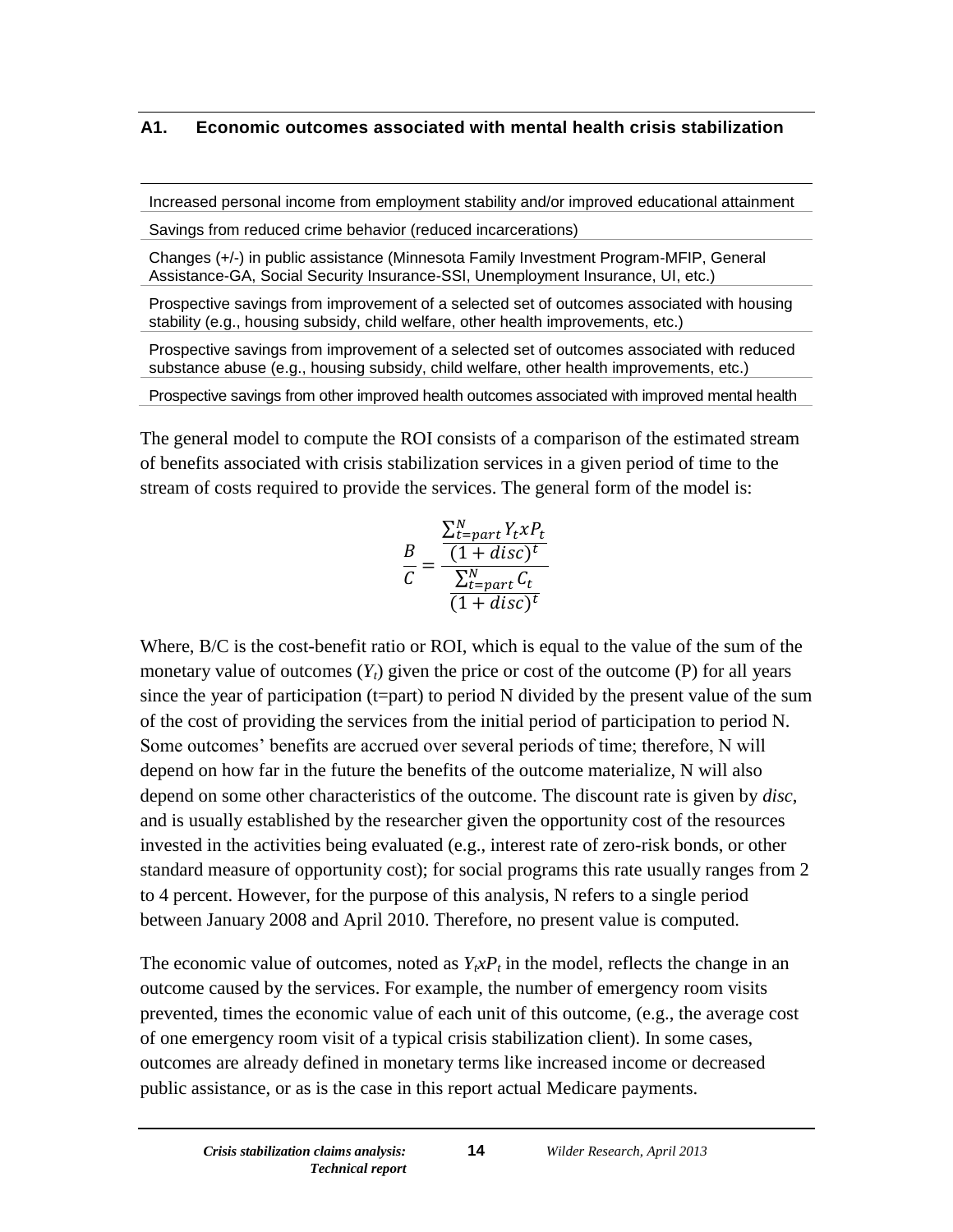*C*, refer to total operating costs of providing mental health crisis stabilization services to the sample of fee-for-service patients used to estimate the savings. To estimate these costs, we use financial and operating data for programs from 2010 to compute per-patient served costs. Then, the per-patient cost is multiplied by the number of unduplicated cases of fee-for-service patients to obtain the total cost of serving these individuals.

The result of the model is interpreted as the return on every dollar invested in providing services; for example, a ROI of \$3 implies that for every dollar invested in the provision of crisis stabilization services, \$3 are returned to the relevant stakeholder (e.g., participants, taxpayers, funders, or the whole society).

#### Perspectives/Standings

The ROI analysis can be conducted from the perspective of participants, taxpayers, and society depending on who makes the investment and who accrues the benefits. For the purpose of this study, the investment comes from all sources financing the mental health stabilization programs. These sources include taxpayers (via grants, public insurance, etc.), private funders, private insurers, and participants' private payments. Taxpayers are likely to be the most important financer of these programs. On the other hand, benefits are assessed in terms of savings in Medicid fee-for-services claims. Thus, the main receptors of benefits in this study are also taxpayers. Therefore, the ROI can be interpreted from the taxpayer's perspective and includes benefits and costs incurred by local, state, or federal governments.

Note that taxpayers are not the only stakeholders associated with the provision of mental health crisis stabilization services; patients are expected to accrue many other economic benefits derived from the stabilization services such as reduced health care costs, increased chances of finding and/or maintaining employment, and increased educational attainment. In addition, taxpayers and the rest of society may also receive benefits which include: savings to criminal justice system and crime victims' costs from reduced likelihood of committing crimes, increased tax revenues, savings in public assistance, etc. Consequently, the estimations of the economic returns of investing in mental health crisis stabilization services in this report are significantly conservative.